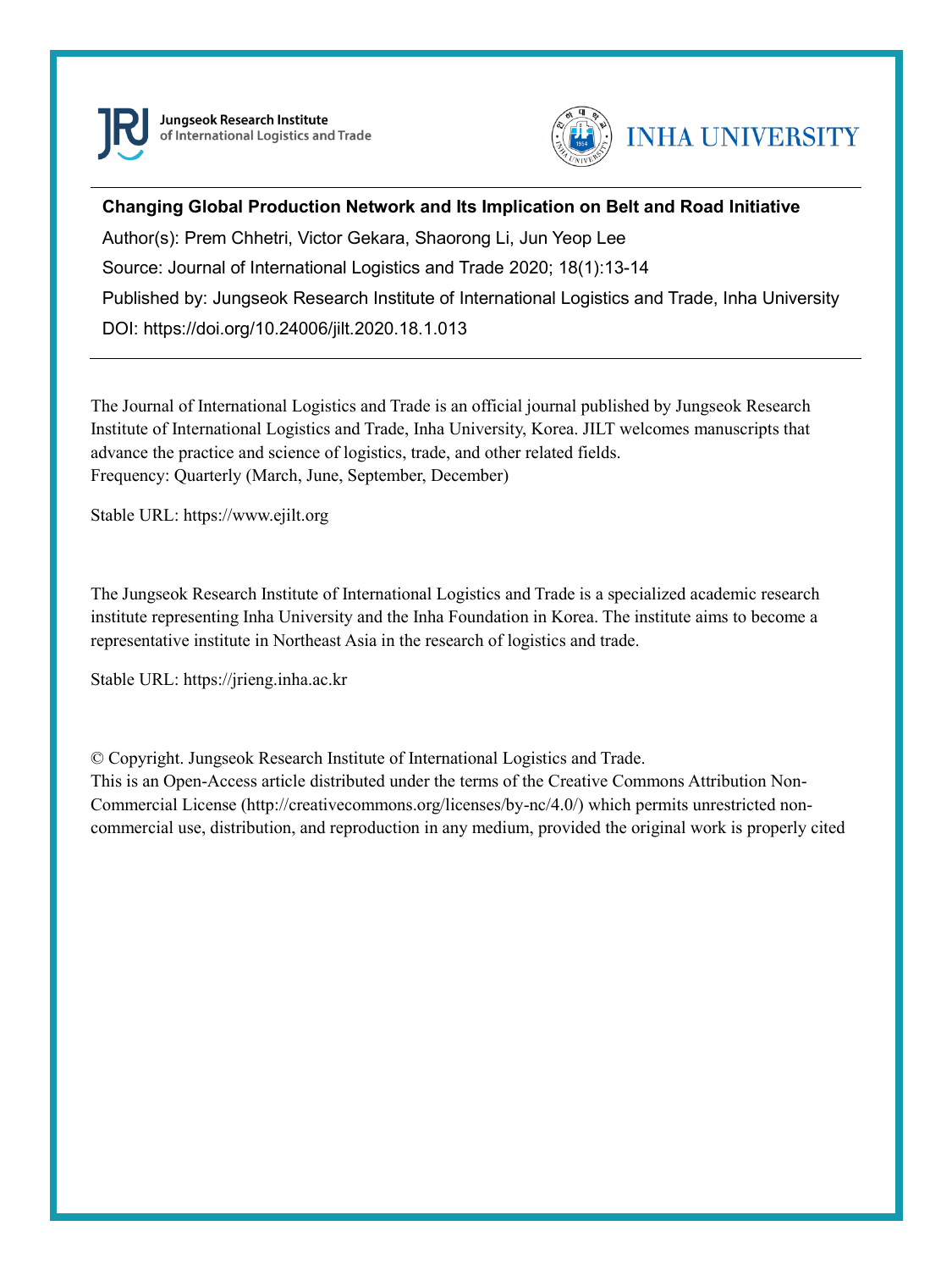# *Journal of International Logistics and Trade*

J. Int. Logist. Trade, 2020, Vol. 18, No. 1, 13–14 pISSN : 1738-2122 eISSN : 2508-7592 https://doi.org/10.24006/jilt.2020.18.1.013 https://www.ejilt.org

**EDITORIAL**

## Changing global production network and its implication on Belt and Road **Initiative**



### Prem Chhetri<sup>1,\*</sup>, Victor Gekara<sup>1</sup>, Shaorong Li<sup>2</sup>, Jun Yeop Lee<sup>3</sup>

<sup>1</sup>Business IT and Logistics, RMIT University, Melbourne, Australia <sup>2</sup>School of Economics, Peking University, Beijing, China <sup>3</sup>Department of International Trade and Regional Studies, Inha University, Incheon, Korea

**Received March 01, 2020 Revised March 25, 2020 Accepted March 27, 2020 \*Corresponding author**: Prem Chhetri Business IT and Logistics, RMIT University, Melbourne, Australia Tel: +61-3-9925-1392 Fax: +61-3-99255624 E-mail: prem.chhetri@rmit.edu.au

**Abstract** This editorial establishes the broader context for debating the great global convergence of world economic systems and the role of Belt and Road Initiative in shaping the reconfiguration of key global transport nodes and trade corridors. The interwoven relationships between various aspects of technological transformation, supply chain integration and demographic restructuring in shaping the global value chain and integrated production networks are theoretically and empirically probed in this special issue. The importance of technological innovation, and structural reforms are highlighted to help businesses to sustainably manage the growing supply chain complexity and the likely disruptions during the fourth industrial revolution.

**Keywords** Belt and Road Initiative, Technological transformations, Supply chain integration, Population ageing

The U.S. and China, the world's two largest economies, signed a phase-one trade deal in January 2020, which was perceived as a temporary truce to the current trade war that has threatened to derail the global economy. The trade war appeared to be triggered directly by the dispute over China's continuing trade surplus with the U.S. There are however other aspects to the antagonism. The first is the geopolitical competition aspect. China's move to consolidate its dominance in the Asean region and spread its influence in the developing world, notably Africa and Latin America, has been viewed as direct challenge to the American global hegemony and likely to significantly alter the prevailing order of the global economy and geopolitics (Allison, 2017).

Second is the data war aspect. In the 21<sup>st</sup> Century and with the emerging fourth industrial revolution, information technology and electronic data have become important weapons with implications for global and national security and control of global supply chains. The two superpowers have thus found themselves locked in the battle for the control of global information and data flows. Because the emerging data economy has the characteristics of "winner takes all", China's growing influence in the global Information Communication and Technology sector, its large potential for economies of scale in many aspects, and the government's capacity to control national access to, and flows of, electronic data and information, have also been seen as part of the growing capacity to challenge U.S. dominance, triggering the kinds or responses witnessed in the lead up to the so-called truce (Ciuriak, 2019), including sanctions against Chinese data companies, such as Huawei.

Third, and equally important, is the global logistics and trade flows aspect. It is a historically sustained fact that control over key global transport nodes and corridors guarantees national economic prosperity (Chhetri et al., 2018). As observed by Baldwin (2016), enhancing IT technology and declining logistics costs have driven the 'great global convergence' over the past three decades. The global economy has become increasingly and intricately integrated, and the global value chain has been progressively streamlined with China emerging as the global production powerhouse and the most successful economy in the global production and distribution system (McKay and Song, 2010). China's growing command in the design, production and application of advanced technologies of production such as AI and robotics and its growing investment in, and control of, transport and logistics infrastructure in Asia and large parts of the developing world, e.g. through the Belt and Road Initiative (BRI), ensures its position as the major force in the fourth industrial revolution. In this, as well, its course is charted in a direct collision with America's global economic control.

It is in this third respect that this Special Issue of Journal of International Logistics and Trade (JILT) is developed with specific